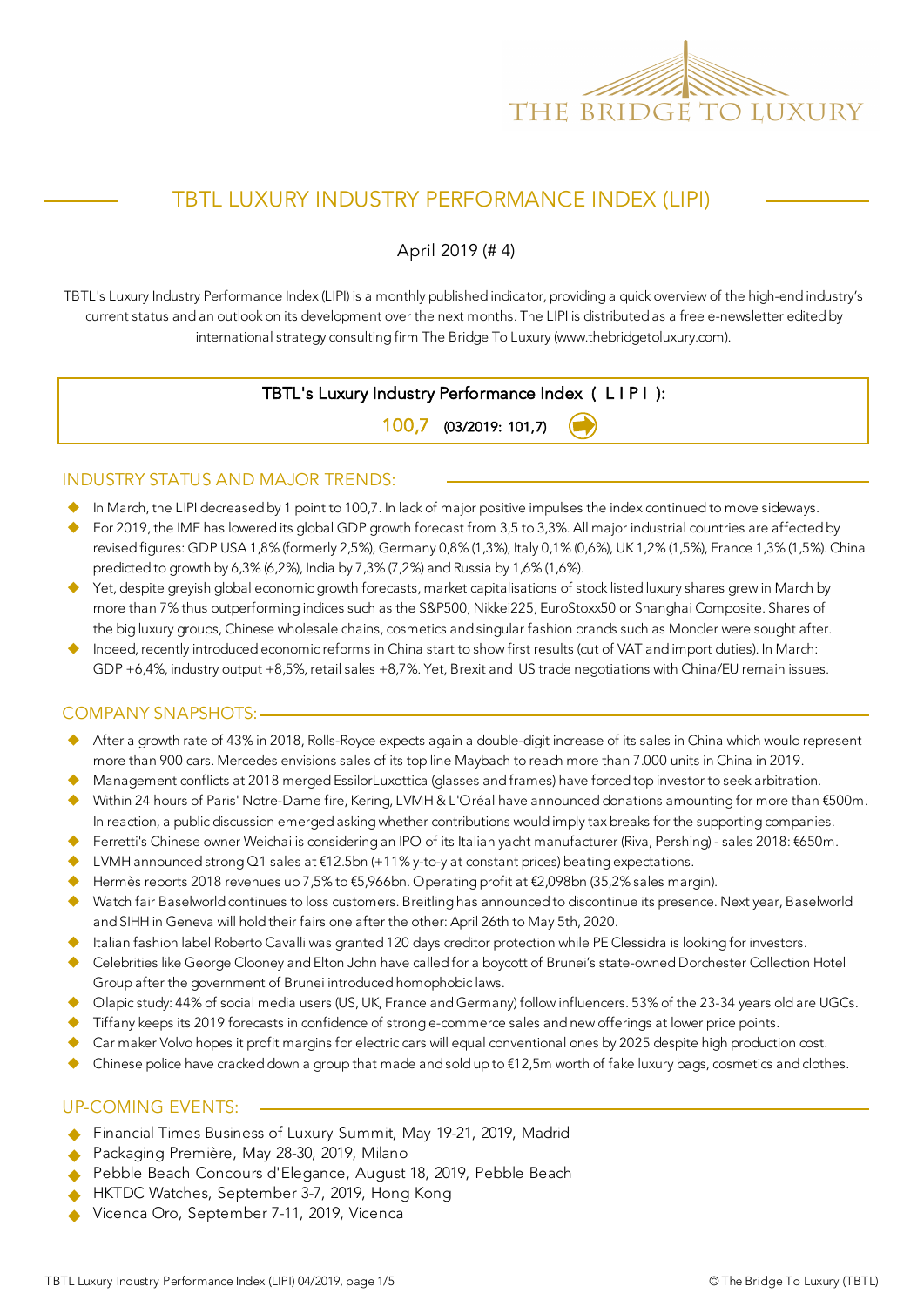

# TBTL LUXURY INDUSTRY PERFORMANCE INDEX (04/2019)

(A) Development share prices in the luxury industry (in %)

| Company                   | <b>MoM</b> | YoY      | $5Y$ -o- $5Y$ | CAGR 5Y  | Category             |
|---------------------------|------------|----------|---------------|----------|----------------------|
| Hermès                    | 5,6%       | 23,2%    | 143,5%        | 19,5%    | Luxury group         |
| Kering                    | 6,5%       | 41,4%    | 271,5%        | 30,0%    | Luxury group         |
| <b>LVMH</b>               | 8,6%       | 31,1%    | 175,7%        | 22,5%    | Luxury group         |
| Chow Tai Fook             | 7,3%       | $-7,9%$  | $-21,3%$      | $-4,7%$  | Watches & Jewelry    |
| Citychamp                 | $-2,4%$    | $-3,0%$  | 87,4%         | 13,4%    | Watches & Jewelry    |
| Hengdeli                  | 5,4%       | 4,0%     | $-59,4%$      | $-16,5%$ | Watches & Jewelry    |
| Lao Feng Xiang            | 7,5%       | 8,5%     | 85,3%         | 13,1%    | Watches & Jewelry    |
| Movado                    | 3,9%       | $-5,3%$  | $-20,1%$      | $-4,4%$  | Watches & Jewelry    |
| Richemont                 | $-5,1%$    | $-15,4%$ | $-14,1%$      | $-3,0%$  | Watches & Jewelry    |
| Swatch Group              | $-3,6%$    | $-32,4%$ | $-48,6%$      | $-12,4%$ | Watches & Jewelry    |
| Tiffany                   | 11,1%      | 8,1%     | 22,5%         | 4,1%     | Watches & Jewelry    |
| Hugo Boss                 | $-6,4%$    | $-14,0%$ | $-37,0%$      | $-8,8%$  | Fashion              |
| Burberry                  | 3,4%       | 15,3%    | 40,1%         | 7,0%     | Fashion              |
| <b>Brunello Cucinelli</b> | $-10,5%$   | 20,2%    | 59,6%         | 9,8%     | Fashion              |
| Ferragamo                 | 2,4%       | $-14,7%$ | $-10,5%$      | $-2,2%$  | Fashion              |
| Capri (Michael Kors)      | 0,3%       | $-26,3%$ | $-50,9%$      | $-13,3%$ | Fashion              |
| Ralph Lauren              | 3,6%       | 16,0%    | $-19,4%$      | $-4,2%$  | Fashion              |
| Moncler                   | 6,5%       | 16,2%    | 189,4%        | 23,7%    | Fashion              |
| Mulberry                  | $-1,2%$    | $-62,0%$ | $-58,8%$      | $-16,3%$ | Fashion              |
| Prada                     | $-7,2%$    | $-35,6%$ | $-61,1%$      | $-17,2%$ | Fashion              |
| Tapestry (Coach)          | $-7,0%$    | $-38,2%$ | $-34,6%$      | $-8,1%$  | Fashion              |
| Tod's                     | $-4,5%$    | $-30,0%$ | $-56,2%$      | $-15,2%$ | Fashion              |
| Estée Lauder              | 5,5%       | 10,6%    | 147,5%        | 19,9%    | Skin care            |
| Shiseido                  | 8,7%       | 17,2%    | 339,8%        | 34,5%    | Skin care            |
| <b>BMW</b>                | $-7,5%$    | $-22,0%$ | $-25,0%$      | $-5,6%$  | Cars                 |
| Ferrari                   | 5,6%       | 22,5%    | $ -$          | $ -$     | Cars                 |
| Porsche                   | $-4,6%$    | $-17,1%$ | $-24,9%$      | $-5,6%$  | Cars                 |
| Marriott                  | $-0,1%$    | $-8,0%$  | 123,3%        | 17,4%    | Travel               |
| Norweg. Cruises           | $-1,0%$    | 3,8%     | 70,3%         | 11,2%    | Travel               |
| Luxottica                 | $-8,5%$    | $-11,1%$ | 33,0%         | 5,9%     | Eyewear              |
| Safilo                    | $-5,3%$    | $-72,0%$ | $-92,5%$      | $-40,4%$ | Eyewear              |
| Sotheby's                 | $-14,0%$   | $-26,4%$ | $-13,3%$      | $-2,8%$  | Auctions             |
|                           |            |          |               |          |                      |
| S&P Global Luxury Ind.    | 1,0%       | $-0,3%$  | 15,6%         | 2,9%     | Index (80 companies) |

Sources: Reuters (monthly average), S&P

## TBTL LUXURY INDUSTRY PERFORMANCE INDEX (04/2019)

## (B) Development selective industry indexes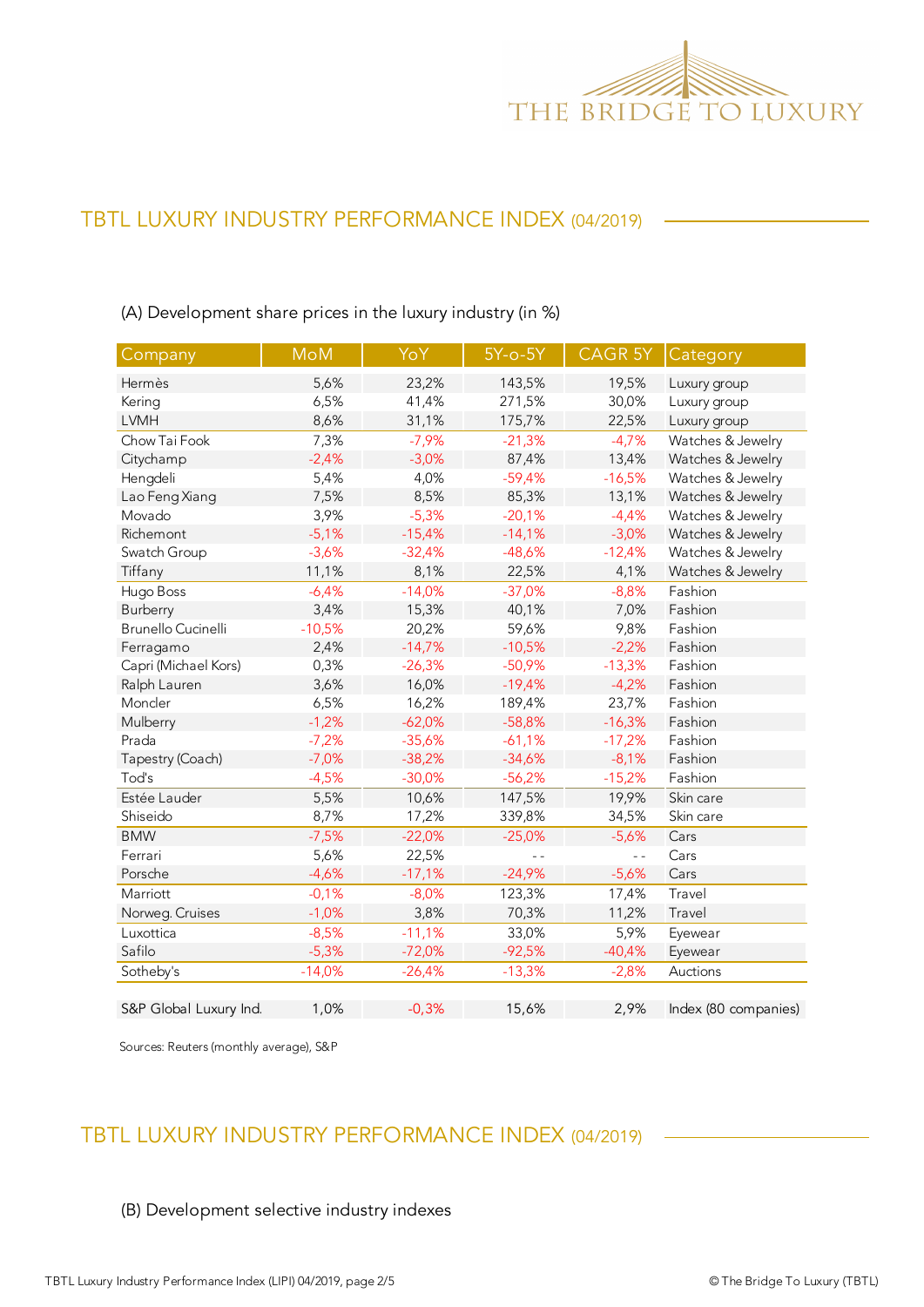

#### (B1) Luxury cars: Quarterly growth rates (units sold in %) Q4 2018

| Company            | roll. $4Qs$ | $5Y$ -o- $5Y$ | <b>CAGR 5Y</b> |
|--------------------|-------------|---------------|----------------|
| Mercedes-Benz Cars | 0,4%        | 38,3%         | 6,7%           |
| <b>BMW</b>         | 1,8%        | 17,3%         | 3,2%           |
| Rolls-Royce        | 22,2%       | 1,1%          | 0,2%           |
| Audi               | $-3,5%$     | 4,1%          | 0,8%           |
| Bentley            | $-5,3%$     | $-4.7%$       | $-1,0%$        |
| Lamborghini        | 50,7%       | 127,3%        | 17,8%          |
| Porsche            | 4,0%        | 35,0%         | 6,2%           |
| Bugatti            | 7,0%        | 68,9%         | 11,1%          |
| Ferrari            | 10,2%       | 27,5%         | 5,0%           |
| A                  | $-0.2%$     | 20,3%         | 3,8%           |

Source: company reports and press releases

#### (B2) Swiss watch exports growth rates (value in %)

| <b>Price Category</b>           | roll. 12 M | $5Y$ -o- $5Y$ | <b>CAGR 5Y</b> |
|---------------------------------|------------|---------------|----------------|
| Export value 0-200 CHF/unit     | $-6.2%$    | $-26.4%$      | $-5.9\%$       |
| Export value 201-500 CHF/unit   | $-5.7\%$   | $-17.7%$      | $-3.8%$        |
| Export value 501-3.000 CHF/unit | 3.9%       | 3.9%          | 0,8%           |
| Export value > 3.000 CHF/unit   | 6.6%       | $-4.1%$       | $-0.8%$        |
| A                               | 4.4%       | l 8%.         | $-1.2\%$       |

Source: Swiss Watch Federation

#### (B3) Current production of superyachts

| number of superyachts |  | Οl |
|-----------------------|--|----|

Source: Global Order Book, 2019, Boat International Media

#### (B4) Precious metals and diamonds (growth in %)

| Metal    | MoM      | YoY     | 5 Years  | <b>CAGR 5Y</b> |
|----------|----------|---------|----------|----------------|
| Gold     | $-2.6%$  | $-3.4%$ | $-6.2\%$ | $-1,3%$        |
| Silver   | $-3.2\%$ | -8.0%   | $-28.1%$ | $-6,4%$        |
| Diamonds | $-0.9%$  | $-0.6%$ | $-7,8%$  | $-1,6%$        |

Sources: Macrotrends (monthly quotes); IDEX

## TBTL LUXURY INDUSTRY PERFORMANCE INDEX (04/2019)

#### (B5) Fine wines

|            |       | ∕-∩-≻ |      |
|------------|-------|-------|------|
| Fine wines | ,O /o | 28,0% | 5,1% |

Source: Li-ex 500 wine index (per previous month)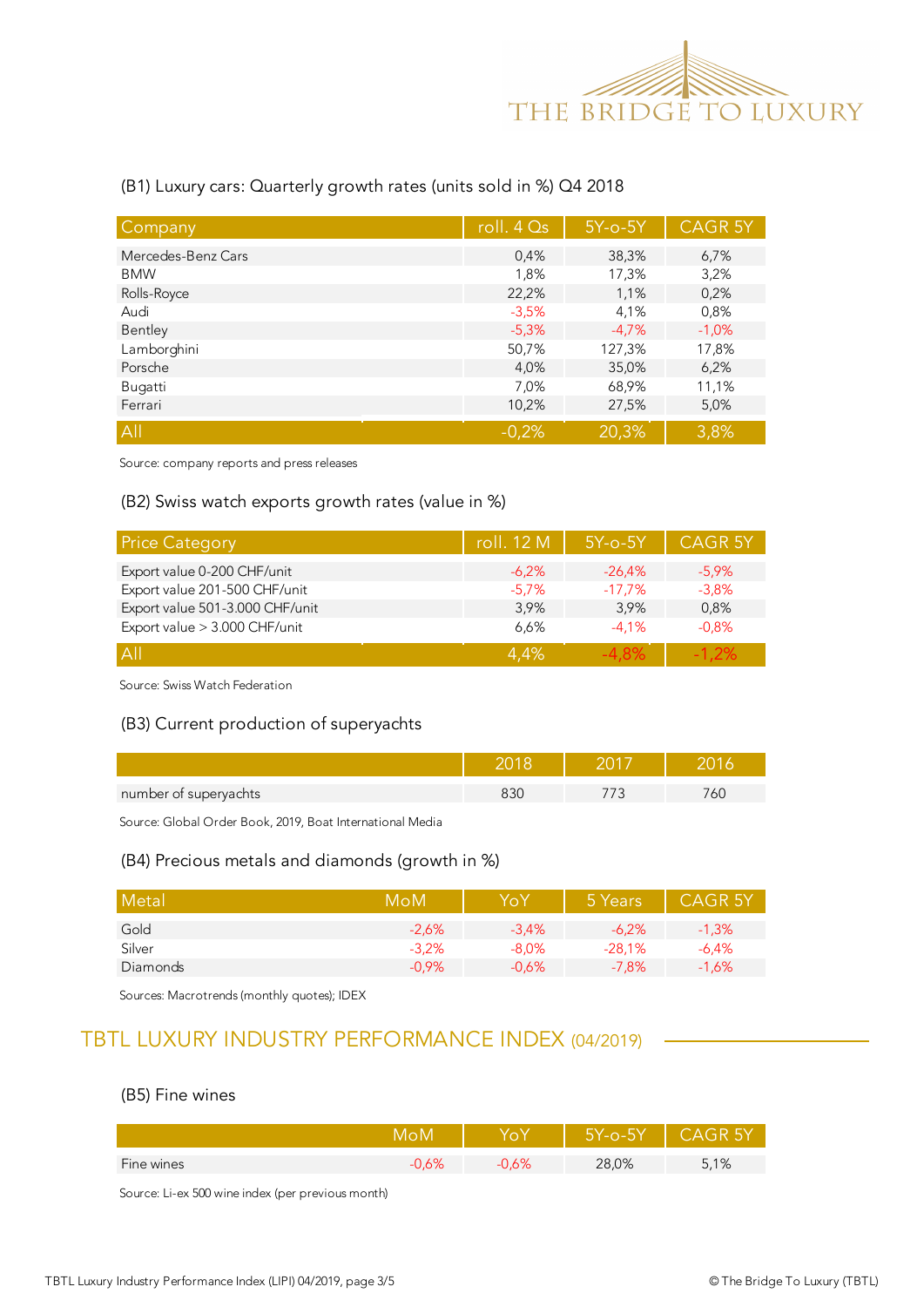

| Country                                                              | 2016    | 2017 | 2018 | 2019E | 2024E |
|----------------------------------------------------------------------|---------|------|------|-------|-------|
| <b>USA</b>                                                           | 1,7%    | 2,4% | 2,2% | 1,8%  | 1,6%  |
| $\bullet$<br><b>Brazil</b>                                           | $-3,3%$ | 1,1% | 1,1% | 2,1%  | 2,2%  |
| $\bullet$<br>Japan                                                   | 0,6%    | 1,9% | 0,8% | 1,0%  | 0,5%  |
| China                                                                | 6,7%    | 6,9% | 6,6% | 6,3%  | 5,5%  |
| $\mathcal{L}_{\mathcal{R}}^{\mathcal{S}_{\mathcal{R}}}$<br>Hong Kong | 2,2%    | 3,8% | 3,0% | 2,7%  | 3,0%  |
| $\bullet$<br>India                                                   | 8,2%    | 7,2% | 7,1% | 7,3%  | 7,7%  |
| Е<br><b>UAE</b>                                                      | 3,0%    | 0,8% | 1,7% | 2,8%  | 2,7%  |
| Russia                                                               | 0,3%    | 1,6% | 2,3% | 1,6%  | 1,6%  |
| France                                                               | 1,2%    | 2,2% | 1,5% | 1,3%  | 1,5%  |
| Germany                                                              | 2,2%    | 2,5% | 1,5% | 0,8%  | 1,2%  |
| Italy                                                                | 1,1%    | 1,6% | 0,9% | 0,1%  | 0,6%  |
| Spain<br>$\langle \hat{\mathbf{x}} \rangle$ .                        | 3,2%    | 3,0% | 2,1% | 2,2%  | 1,6%  |
| $\div$<br>Switzerland                                                | 1,6%    | 1,7% | 2,5% | 1,1%  | 1,6%  |
| $\frac{N}{N}$<br>Great Britain                                       | 1,8%    | 1,8% | 1,4% | 1,2%  | 1,6%  |
| World<br>₩                                                           | 3,4%    | 3,8% | 3,6% | 3,3%  | 3,7%  |

#### (C) GDP annual growth rate (in %)

Source: IMF, 04.2019

#### (D) Currencies exchange rates: the Euro's performance (change in %)

| Currency        |                              | 1 Month | 6 Months | 12 Months |
|-----------------|------------------------------|---------|----------|-----------|
| US <sub>5</sub> |                              | $-1,3%$ | $-3,2%$  | $-8,9%$   |
| <b>BRL</b>      | $\blacksquare$               | 2,1%    | $-6,6%$  | 7,3%      |
| <b>CNY</b>      |                              | $-1,2%$ | $-5,4%$  | $-2,7%$   |
| HK\$            | $\frac{\sqrt{2}}{2\sqrt{3}}$ | $-1,3%$ | $-2,9%$  | $-8,9%$   |
| <b>JPY</b>      | Ð                            | $-1,9%$ | $-5.5%$  | $-4,7%$   |
| <b>INR</b>      | $\bullet$                    | $-3,4%$ | 2,6%     | $-2,7%$   |
| <b>RUB</b>      |                              | $-2,0%$ | $-13,1%$ | 4,2%      |
| <b>CHF</b>      | ٠                            | $-1,5%$ | $-1,8%$  | $-4,8%$   |
| <b>GBP</b>      | NZ                           | $-0,1%$ | $-3,5%$  | $-2,4%$   |

Source: Oanda, per first of month

# TBTL LUXURY INDUSTRY PERFORMANCE INDEX (04/2019)

this monitor. TBTL appreciates any suggestion for additional performance indicators of the luxury industry to be incorporated into

#### ABOUT US

The Bridge To Luxury (TBTL) is an international strategy consultancy firm, focusing exclusively on high-end brands, products and services. TBTL and its global network support owners, management and investors on luxury related topics: market assessments and research, strategy and branding, product development, communications including social media, distribution and internationalization, organization and restructuring, business modelling and evaluation, m&a.

### CONTACT DETAILS